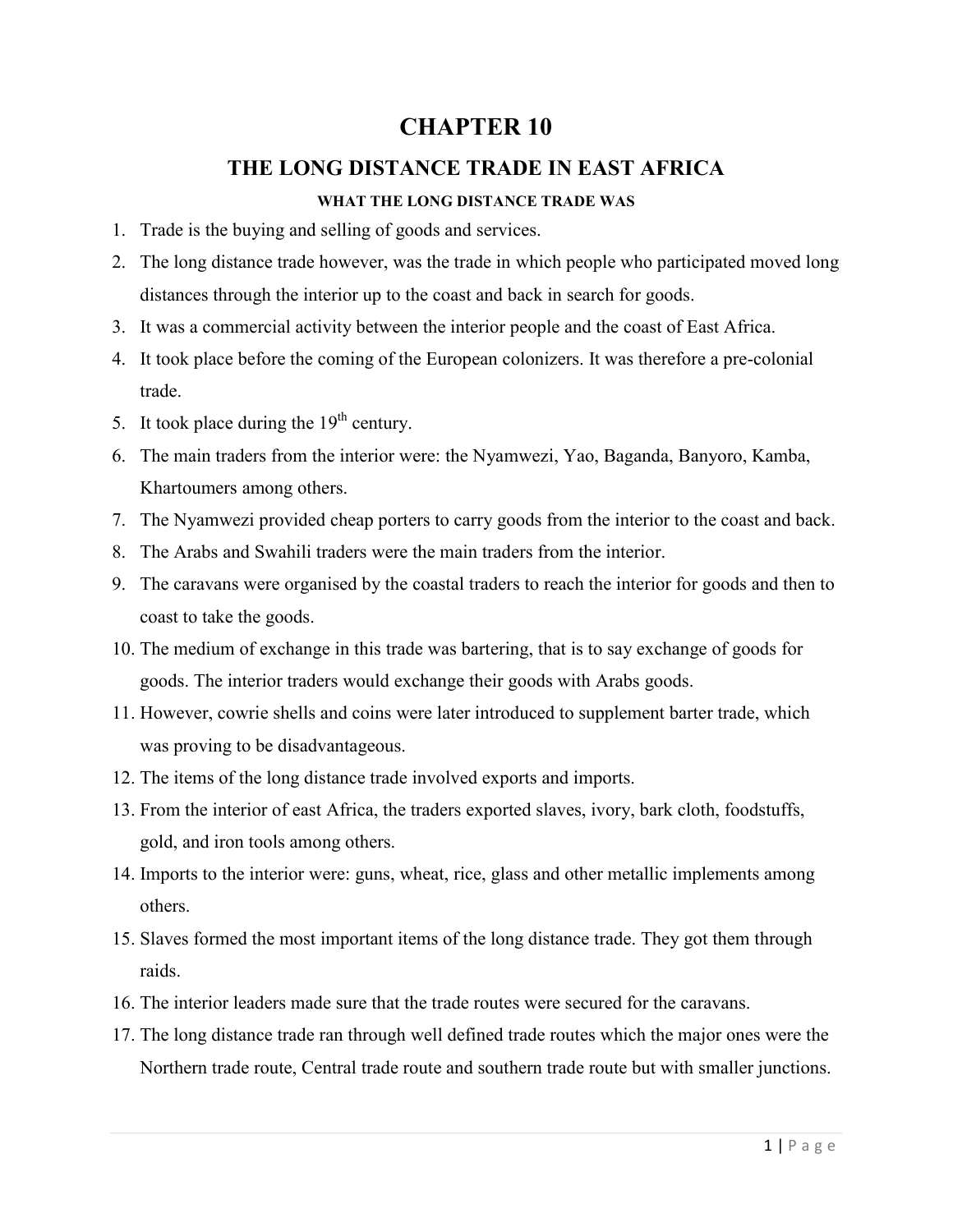# **FACTORS THAT LED TO THE DEVELOPMENT OF LONG DISTANCE TRADE IN EAST AFRICA**

- 1. The protection given to the traders by the Arabs who had guns was one of the factors for the development of the long distance trade.
- 2. The availability of trade items like slaves, ivory, bark cloth, glassware and so on.
- 3. High demand of trade items like slaves and ivory by the coastal traders prompted the Africans to get involved in supplying the items.
- 4. Traders themselves were getting high profits from the activity more than other activities.
- 5. The development of trade routes such as the Northern route, central route and so on.
- 6. In the interior of East Africa, inland markets such as Tabora, Ujiji and Bagamoyo existed and this boosted the trade.
- 7. The co-operation between the African chiefs and the influential traders like Mirambo and the Arab traders at first.
- 8. Presence of well organised Kingdom such as Nyamwezi, Buganda and others who organised the internal traders.
- 9. Role of men such as Tipu-Tip and Mirambo who organised the traders.
- 10. Seyyid Said's transfer of his capital from Muscat to Zanzibar and his declaration of Zanzibar as an international slave market.
- 11. The Arabs had also established plantations of cloves and coconuts at the coast that needed labour. The labour could only be got from slaves provided by the Africans.
- 12. Among the Africans intertribal wars were common and during these wars war captives were sold into slavery, hence boosting the long distance trade.
- 13. The existence of money lenders known as Banyans eased the trade. They were able to give the Africans money on credit to start business.
- 14. The presence of rich Arab families, the Busaidi Arabs increased the volume of the Long distance trade.
- 15. Presence of cheap labour provided by the African slaves also led to the development of the trade.
- 16. The development of Kiswahili language that acted as a medium of communication in trade.
- 17. Existence of local trade within the East African states already, for example Buganda traded with Ankole, Masai traded with Yao and so on.
- 18. Introduction of cowrie shells as an acceptable medium of exchange made the trade easy.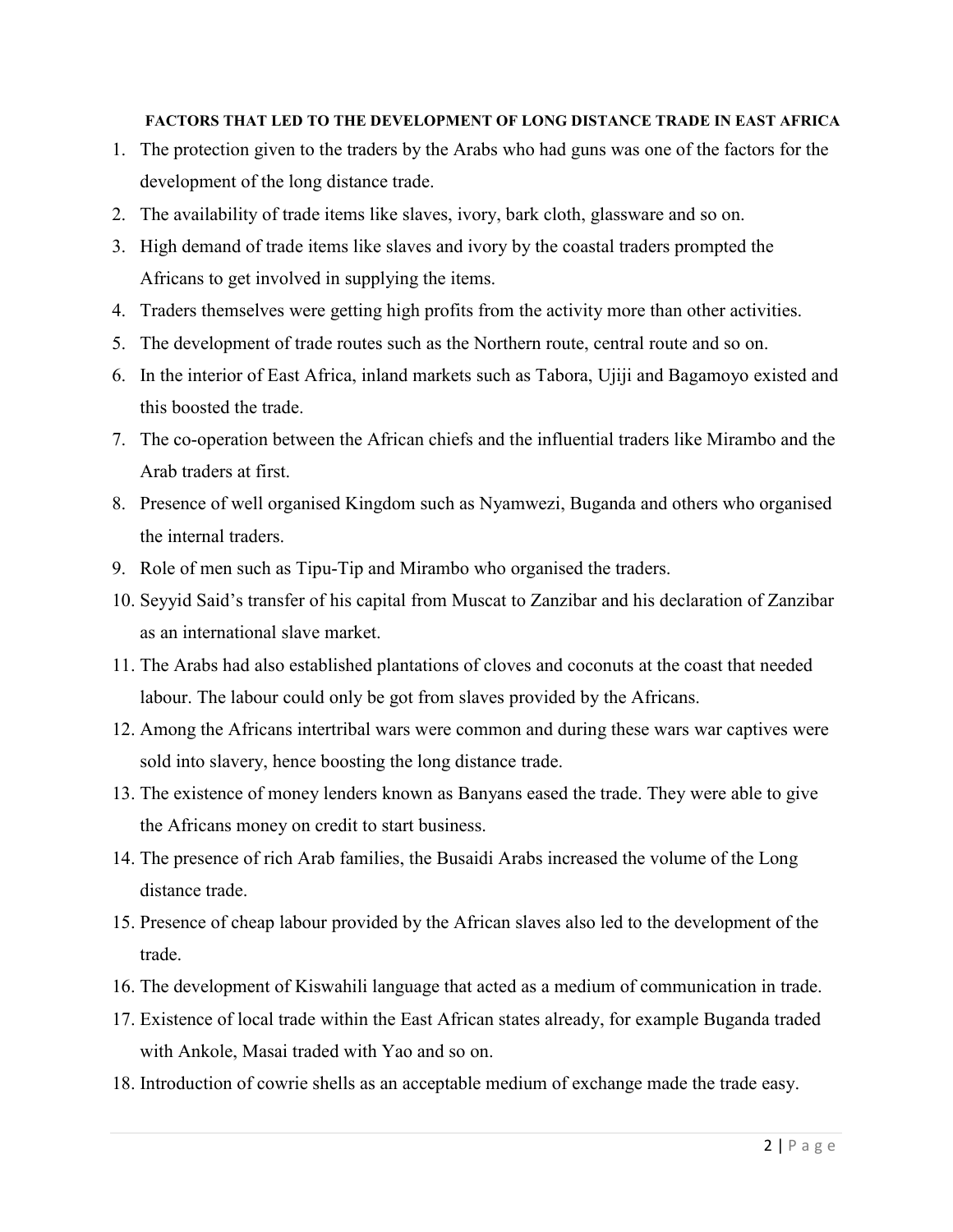- 19. High demand for foreign goods among the East Africans, for example guns, beads, cloth and others. This ensured that African could be willing to accept the goods.
- 20. Some tribes produced goods in surplus and the need to get rid of the surplus led to development of long distance trade, for example the Baganda produced barkcloth in excess, and Bunyoro also produced salt in excess.
- 21. Some societies had skills that enabled them to make superior products, for example the Nyamwezi, Baganda and others produced iron tools which they exchanged with other traders.
- 22. Division of labour among African societies, that is to say, men cleared the gardens and left the work of planting and harvesting to women, among the Nyamwezi. This gave men the opportunity to involve in trade.
- 23. Introduction of the gun improved security along trade routes and increased slave raids into the interior.
- 24. The maximum co-operation between the interior tribes and the coastal people especially when Islam was introduced. It acted as a unifying factor.
- 25. Trade and exchange of goods among the Africans were cultural practices, that is to say it was part and parcel of the Africans.
- 26. Some Africans also joined this trade due to love for adventure, for example among the Acholi and the Kamba high respect was accorded to someone who had widely travelled.
- 27. The African leaders joined this trade to create friendship, for example Mutesa I of Buganda and Mirambo of Nyamwezi wanted friendship with the Arabs.
- 28. The interior people also had plenty of foodstuffs as a result of fertile soils that East Africa had.

**Note that** the above points also explain why the Africans like the Yao, Nyamwezi and Kamba among others participated in the long distance trade.

#### **ORGANISATION OF THE LONG DISTANCE TRADE IN EAST AFRICA**

- 1. This was the trade carried out between the coastal people and the interior tribes of East Africa.
- 2. The trade developed around the first half of the  $19<sup>th</sup>$  century.
- 3. It. involved movement of long journeys from the coast to the interior, hence the name long distance trade.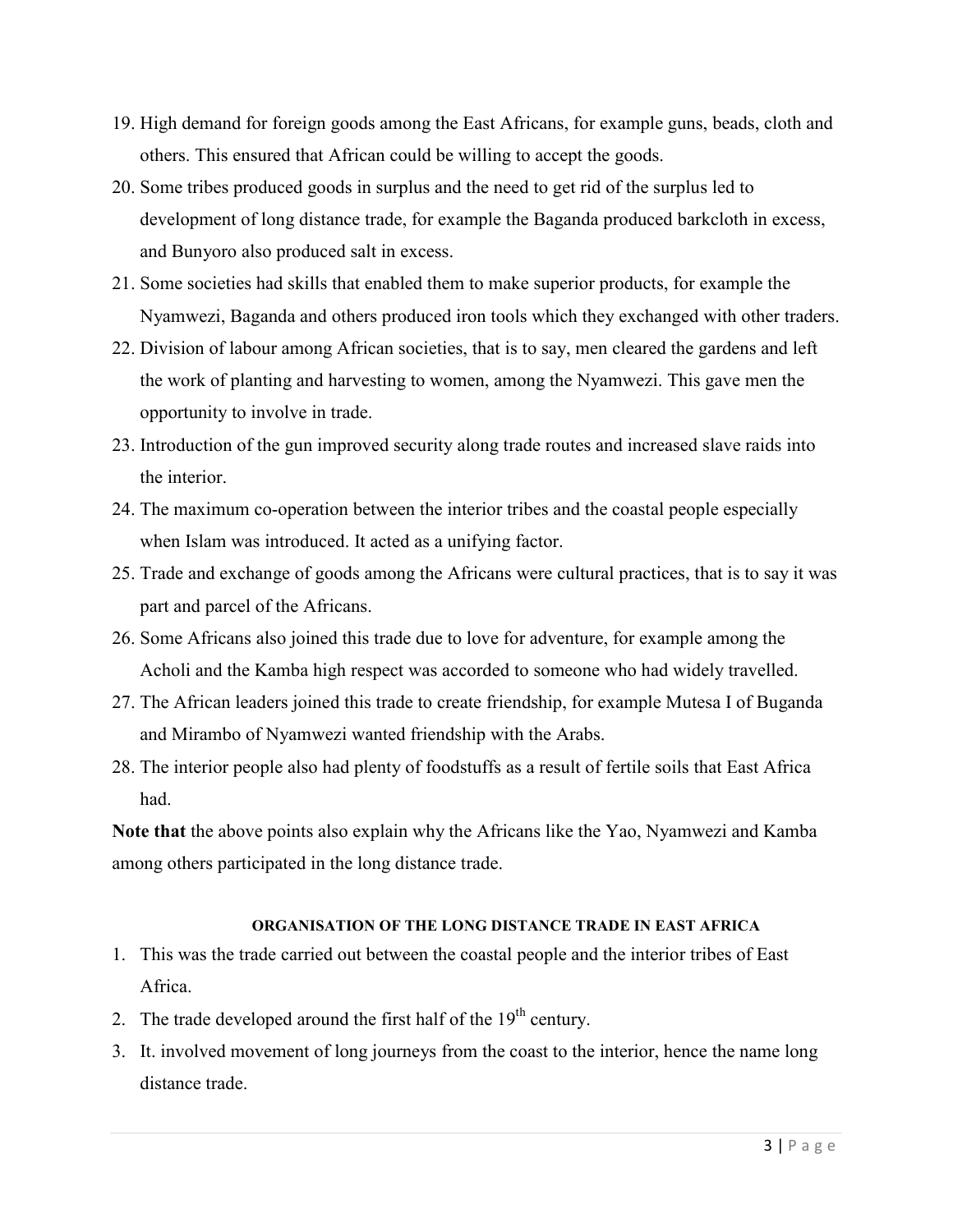- 4. The main participants in the interior included the Nyamwezi, Kamba, Yao, and other tribes.
- 5. From the coast, came the Swahili people and the Arabs
- 6. However the trade also involved Europeans like Spanish, British, French, among others.
- 7. The African chiefs in the interior were the chief negotiators for the items sold to the coastal traders.
- 8. The Swahili people were the middlemen between the coastal Arabs and the interior traders.
- 9. The trade, was organised on caravan basis, that is to say, people could organise themselves into large groups and move together as one community in a long line.
- 10. From the coast, goods like guns, beads, clothes, glassware, gun powder, and others entered the interior.
- 11. Goods that came from the interior included ivory, slaves, gold, salt and many others.
- 12. Slaves were the most important items of trade of the long distance trade.
- 13. They were chained on their necks, arms and feet as they transported them. This was done to ensure that they never ran away or rebelled.
- 14. The Yao provided gold which they obtained from Mwenomotapa empire in Central Africa.
- 15. The Kamba provided ivory to the Long distance traders that they obtained by hunting elephants from the forests.
- 16. The trade had money lenders called the Banyans, who came from India.
- 17. The trade involved taxation where taxes were paid to the local chiefs.
- 18. The trade involved goods being carried on backs and heads or head- portage.
- 19. The Nyamwezi provided labour to carry goods or work as porters to carry goods from the interior to the coast.
- 20. The main medium of communication was Swahili language.
- 21. The trade originally was organised on a barter system, that is to say goods being exchanged for others.
- 22. Cowrie shells were made to shift from the monopoly of barter trade and also to solve its disadvantages.
- 23. Cowrie shells were later replaced by coins and they served very well as medium of exchange during the trade.
- 24. At first the Arabs feared to go into the interior due to fear of man-eaters, harsh climate and tropical diseases but at time went on they gained courage and penetrated inland.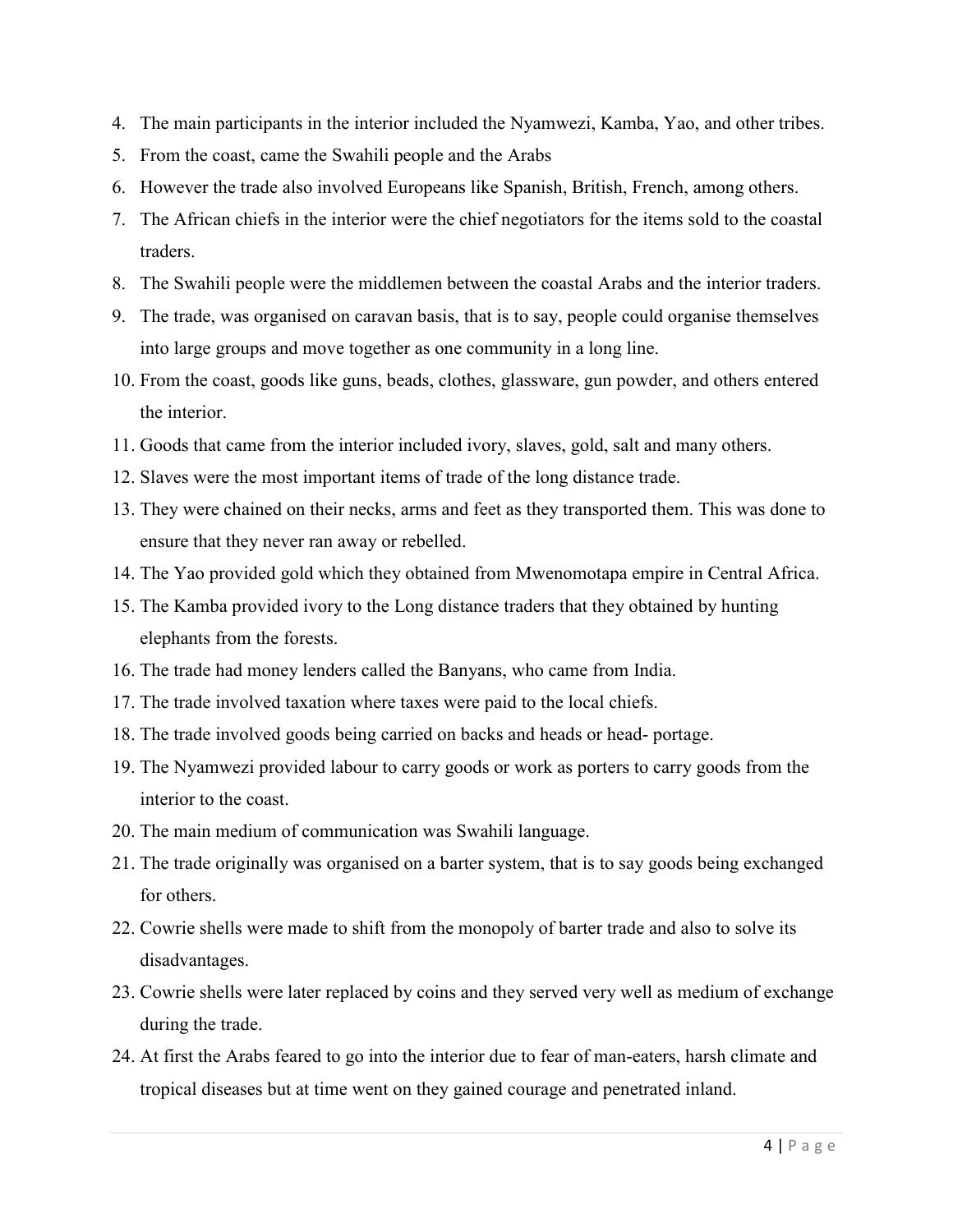- 25. The Nyamwezi acted as middlemen, who supplied at first, the goods from the interior.
- 26. With time, the Arabs penetrated into the interior. They were able to interact freely with the Africans who supplied them with plenty of trade items.
- 27. The trade followed three specific trade routes namely Northern, Central and Southern trade routes.
- 28. The southern route started from Kilwa through Malawi and was dominated byYao.
- 29. The Central route was the biggest and it started from Bagamoyo to Ujiji, then to Buganda. It was dominated by Nyamwezi.
- 30. The Northern route started from Pangani and Mombasa to Taita hills. Still on this trade route there was a significant route of the Khartoumers.
- 31. The trading centres in the interior included Tabora, Ujiji and Bagamoyo.
- 32. At the coast, the major trading centre was Zanzibar.

# **IMPACT OR EFFECTS OF THE LONG DISTANCE TRADE UPON THE PEOPLE OF EAST AFRICA**

- 1. The effects were both positive and negative.
- 2. They were also social, economic and political in nature.
- 3. It led to the formation and expansion of states in East Africa, for example Buganda.
- 4. It led to rise of strong statesmen like Mirambo, Nyungu-Yamawe, Mutesa I and Msiri among others.
- 5. The chiefs in East Africa obtained a lot of wealth and this improved their standard of living.
- 6. It led to prominence of communities like the Yao, Nyamwezi, Kamba, and the Baganda among others. That is to say they became famous and well known.
- 7. The long distance trade led to the collapse of some states, for example with the long distance trade, Buganda weakened her traditional enemy of Bunyoro.
- 8. The trade led to introduction of the gun that increased instability in the area. Captured slaves were badly treated, for example they were flogged to be weakened and even killed if they tried to resist.
- 9. It led to decline of agriculture in some states, for example the Nyamwezi abandoned agriculture and concentrated on trade. Famine then set in.
- 10. Towns like Tabora, Ujiji and Bagamoyo among others developed in the interior.
- 11. Because of Arab penetration into the interior, Islam was spread.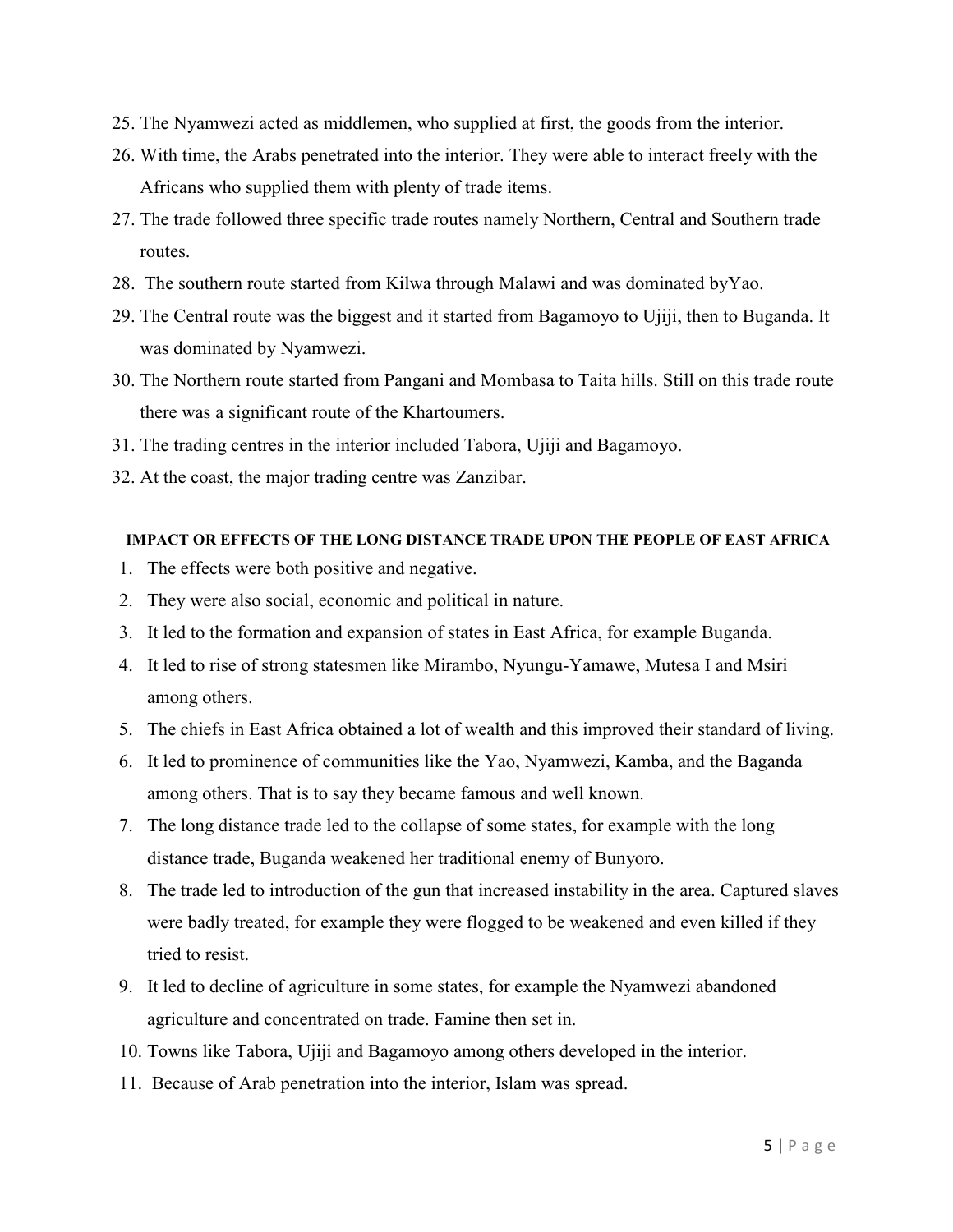- 12. Swahili culture spread into the interior and this led to loss of African culture.
- 13. The trade exposed the East African region to outside world. It opened the interior of East Africa to the outside world.
- 14. It also led to depopulation of East Africa due to slave trade.
- 15. Inter-marriages were facilitated between coastal people and interior people, giving rise to half castes.
- 16. New goods of Arab origin like guns, beads, clothes, glasses and many others were introduced. The Africans in the interior enjoyed them.
- 17. As Arab goods of Arab and European origin penetrated into African communities, African technology was destroyed by the new and advanced Arab skills.
- 18. Monetary system with the introduction of cowrie shells and coins was introduced.
- 19. Industries were set up at the coast of East Africa to process some trade items.
- 20. It exploited the resources of East Africa, for example slaves were exchanged for simple items like beads, cloth among others.
- 21. The trade led to introduction of new crops into the interior of East Africa like rice, pawpaw, cloves, and Arabica coffee among others.
- 22. Due to the penetration of Arabs into the interior of East Africa the Kamba and Nyamwezi lost their middleman position.
- 23. Friendship and cooperation among the East African communities developed. This ensured peace and prosperity (richness).
- 24. It clearly opened up East Africa for the scramble and partition, because its economic potentials were identified. It attracted the Europeans who later colonized East Africa.
- 25. The trade later led to improvement in transport and communication. Trade routes developed into better road networks.
- 26. There was destruction of property due to slave trade raids that was merciless.
- 27. There was depopulation of animals, for example elephants were seriously hunted for, for ivory and their number greatly reduced.
- 28. It also increased inter-tribal wars, tribal quarrels and warfare due to introduction of the gun.

#### **PROBLEMS FACED DURING LONG DISTANCE TRADE**

1. The problems faced were social, economic and political in nature.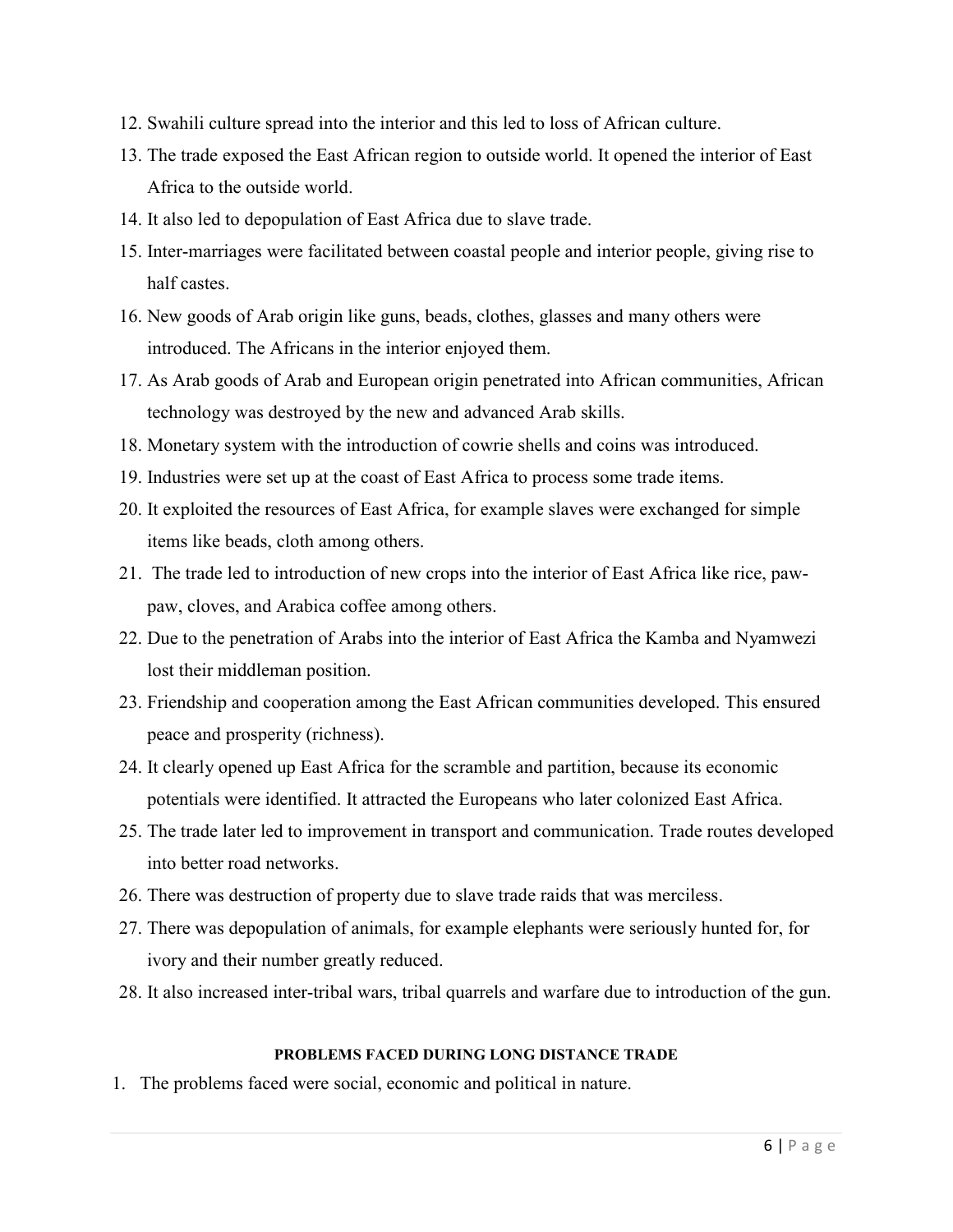- 2. They were also internal and external in nature.
- 3. Heavy taxes imposed by some kings like Mirambo of Nyamwezi discouraged traders.
- 4. The very long distances that were too tiresome made some traders to loose interest in the trade.
- 5. Epidemic diseases especially the tropical diseases like malaria.
- 6. There was the problem of man eaters in the interior.
- 7. Exhaustion of certain good. Items like ivory due to reduction of Elephants.
- 8. Communication was indeed a problem, that is to say, few people could speak Swahili language.
- 9. The Ngoni invaded several tribes in southern Tanganyika and this disrupted trade.
- 10. Unreliable and undependable seasonal changes rainy seasons and prolonged drought.
- 11. Quarrels and misunderstandings among traders for the control of the trade, for example Mirambo had problems with Arabs over taxes.
- 12. The money lenders, the Indian Banyans charged too much interest on their money.
- 13. Some tribes were too hostile like the Masai.
- 14. Still the geographical conditions of the interior were poor. Relief like hills, mountains, river valleys, swamps were major problems to the traders during walking.
- 15. Presence of thick forests disturbed movement from the coast to the interior.
- 16. Interior traders did not have enough guns to hunt for slaves and elephants for ivory.
- 17. Bartering as a medium of exchange was not the best form of trade. It was unreliable because one could not know the proper value of the commodities.
- 18. The slaves could die on their way to the coast due to mistreatment.
- 19. Some commodities, for example ivory were heavy and difficult to carry.
- 20. There were also very few porters to carry goods and yet transport system was not properly developed.
- 21. Lack of food at times for the traders, especially those from the interior.

#### **ROLES PLAYED BY THE AFRICANS IN THE LONG DISTANCE TRADE**

**Note that:** The points for this topic are some how similar to the roles of the Nyamwezi, Kamba, and Yao.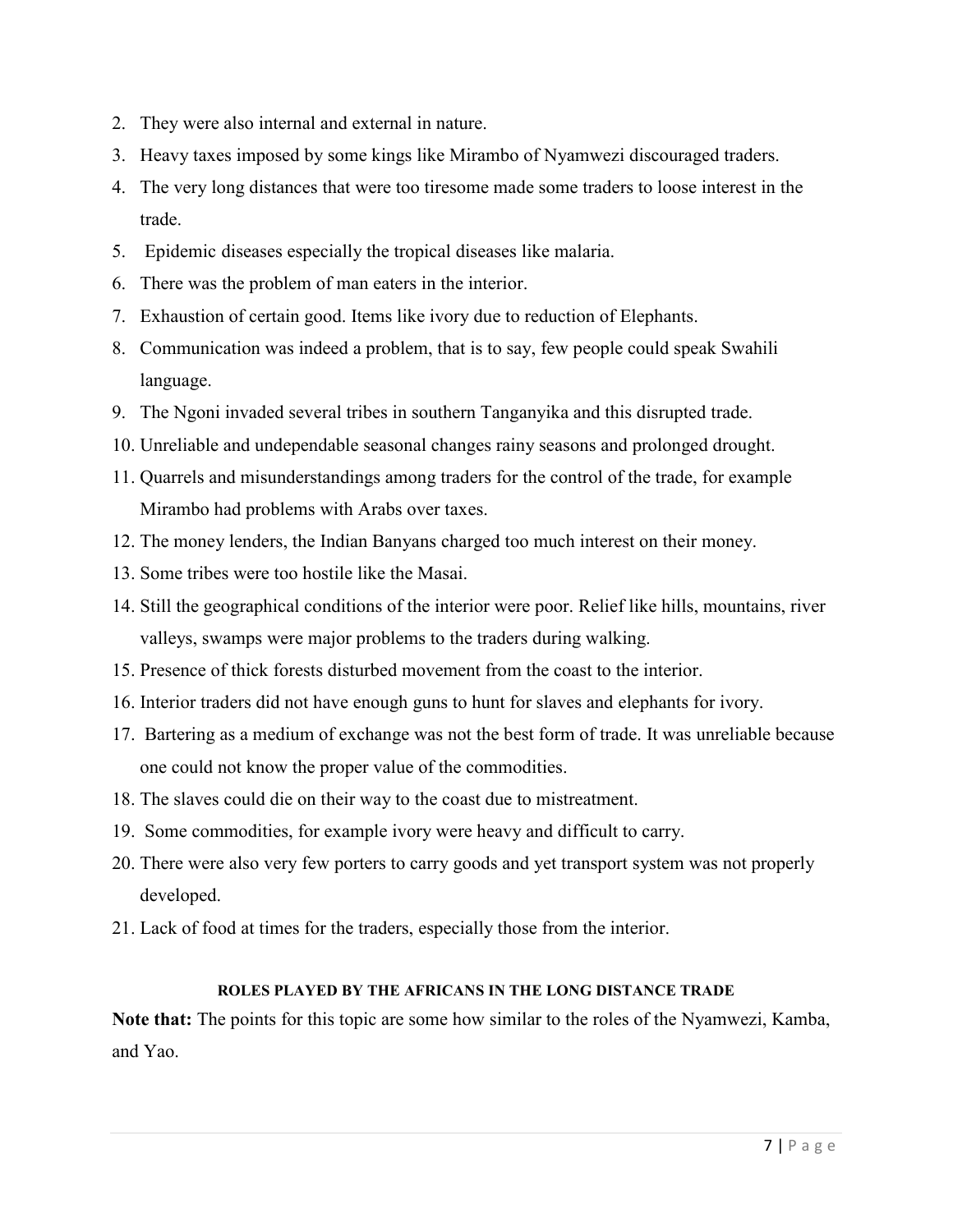- 1. The Africans served as porters for carrying trade items, for example the Nyamwezi carried commodities to and from the East African coast.
- 2. Some Africans organised trade caravans, for example the Yao and Nyamwezi.
- 3. They provided geographical knowledge to the foreigners. For example the Nyamwezi directed or guided foreigners.
- 4. They acted as interpreters of foreign languages for the fellow Africans to the Arabs and Europeans who participated in the trade.
- 5. The Africans signed commercial treaties with foreigners, for example chief Fundikira.
- 6. They provided trade commodities to foreign traders, for example the Nyamwezi provided ivory.
- 7. The Africans acted as middlemen during the long distance trade, for example theYao and Nyamwezi.
- 8. The Africans also offered comfort and friendship during the long distance trade.
- 9. The Africans also provided market for the foreign goods.
- 10. They encouraged trade through acceptance of Islam which united people.
- 11. They taught the foreigners African languages and vice versa.
- 12. They carried out raids for slaves to supply to the foreigners, for example the Yao.
- 13. The Africans also supplied foodstuffs to the foreigners, for example the Yao, Nyamwezi among others.
- 14. The Africans hunted elephants for ivory to supply other traders, for example the Kamba.
- 15. Some Africans controlled some trade routes, for example the Kamba controlled the Northern trade route.
- 16. They provided spears and poisoned arrows that supplemented the guns for security.
- 17. The Africans encouraged fellow Africans to get involved in the long distance trade. People like the Nyamwezi encouraged other traders to join this trade.
- 18. The Africans were very good at travelling long distances looking for commodities to supply to foreigners.
- 19. Some African communities walked as far as Zimbabwe to look for commodities like gold, for example, the Yao expanded the long distance trade to those areas.

#### **ROLES OF SPECIFIC AFRICAN COMMUNITIES IN THE LONG DISTANCE TRADE**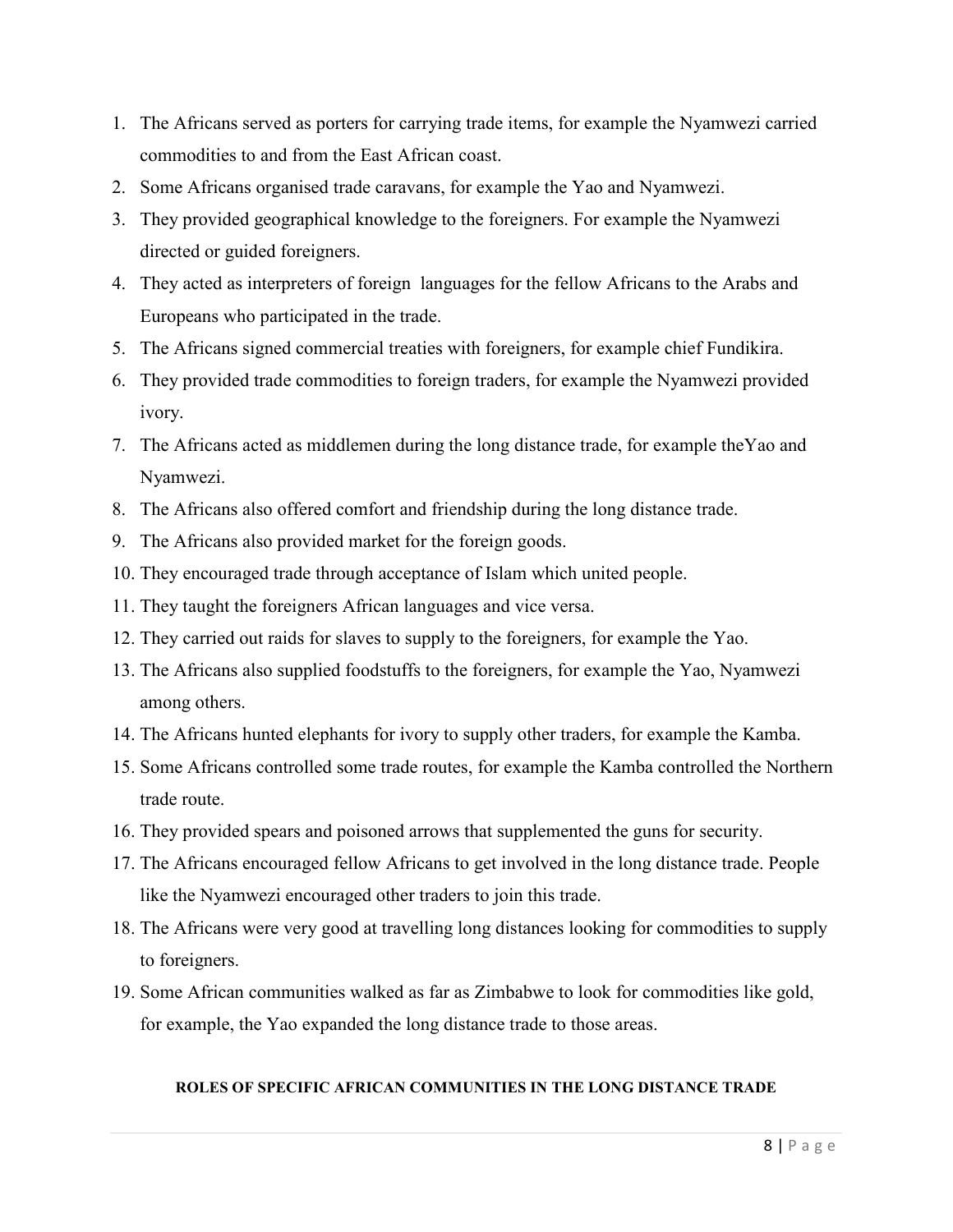#### **THE YAO**

- 1. The Yao were the major long distance traders in the southern part of East Africa.
- 2. The Yao had developed love for travelling which enabled them later to get involved in the long distance trade.
- 3. The Yao are remembered as the most active East African slave traders in the  $19<sup>th</sup>$  century.
- 4. The reason for the above was not only the growing demand for slaves at the coast, but also the nature of Yao society. Several ambitious rulers raided their neighbours for slaves.
- 5. The most famous chief among the Yao was Mataka I who is said to have had 600 wives. Mponda was also one of the Yao chiefs.
- 6. The Yao became so powerful as dealers in slaves that very few Arab and Swahili traders entered their territory. They therefore supplied slaves.
- 7. The Yao controlled the southern trade route and ensured peace and security.
- 8. They acted as middlemen between the coastal Arab traders and the interior traders.
- 9. They also supplied ivory during the long distance trade.
- 10. They would exchange their trade items for beads and mirrors. They therefore provided the largest market for the Arab goods.
- 11. They also provided gold to other traders which they obtained from Zimbabwe.
- 12. When Swahili culture penetrated inland, the Yao became their agents to spread this culture, especially in Southern Tanganyika. Kiswahili later became the major means of communication.
- 13. They also employed Swahili secretaries as record keepers in business.
- 14. The Yao also sold live elephants to the Arab traders who highly demanded for them.
- 15. By walking as far as Zimbabwe to look for commodities like gold, the Yao expanded the long distance trade to those areas.
- 16. The Yao established many trading posts or trading centres in the areas of Southern Tanganyika.

#### **THE NYAMWEZI**

- 1. The Nyamwezi community lived in central Tanganyika.
- 2. They were very active traders during the long distance trade.
- 3. It was probably about 1800 that the Nyamwezi first long distance caravans reached the coast.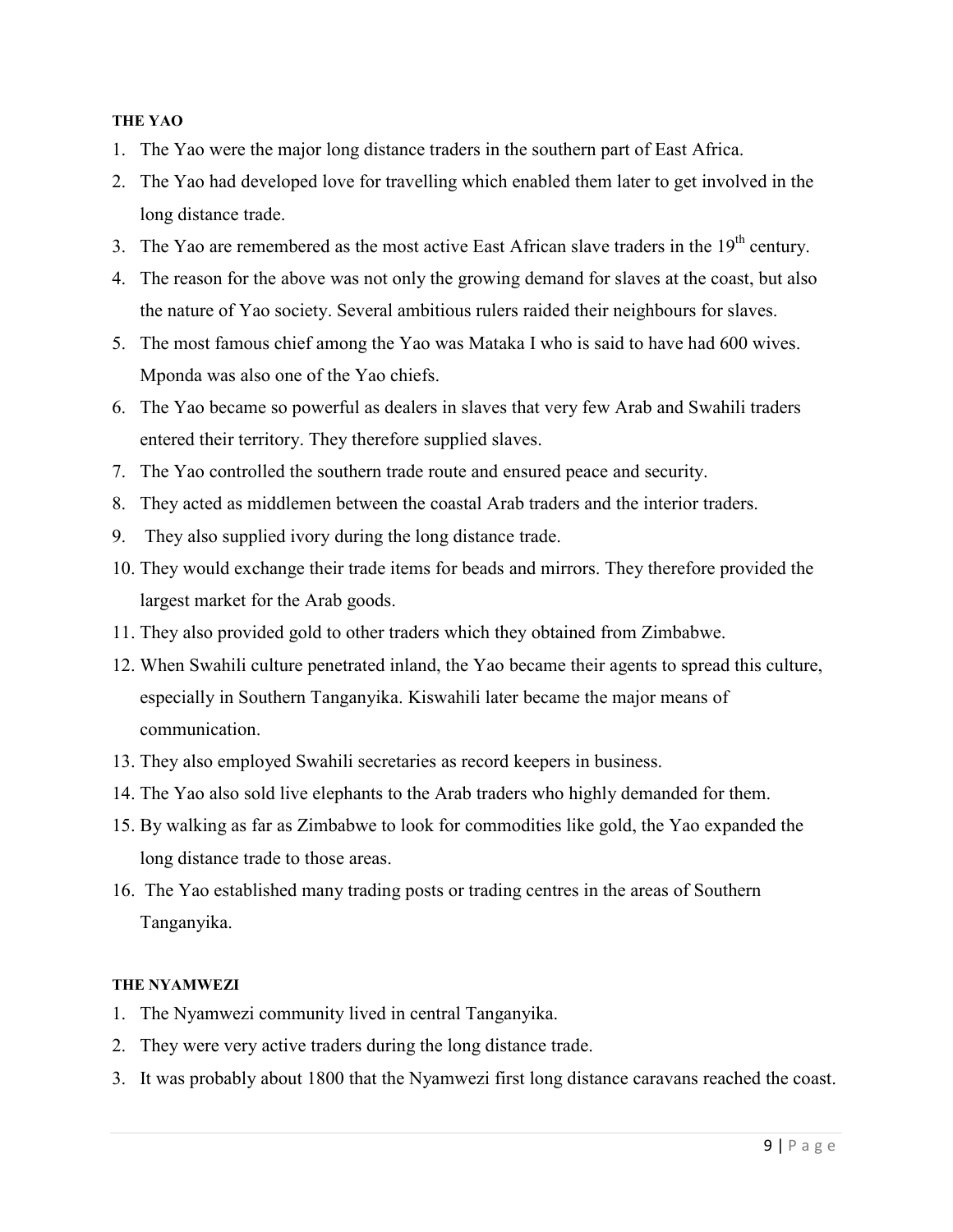- 4. By the 1830s several Nyamwezi caravans were regularly reaching the coast with ivory, copper, slaves and iron works.
- 5. The Nyamwezi stayed at the coast in large encampments, trading and farming until the next dry season, they returned home carrying cloth, beads and other trading items.
- 6. They kept animals and therefore supplied animal products to the coastal traders.
- 7. The Nyamwezi were the best middlemen known during the long distance trade. The Arabs and other Europeans feared to enter into the interior; the Nyamwezi therefore collected the goods that they sold to them.
- 8. In the middle of the  $19<sup>th</sup>$  century when the Zanzibaris and guns arrived, the Nyamwezi greatly increased their slave raiding. They therefore supplied slaves to the coastal Arabs.
- 9. The Nyamwezi trade route from Ujiji to Bagamoyo via Tabor a (Unyanyembe) was the busiest in East Africa.
- 10. They set trading posts along the coast of Lake Tanganyika, for example at Ujiji.
- 11. Some of the Nyamwezi moved to Katanga especially in the Shaba region thus connecting East Africa to well established trading networks in central Africa.
- 12. By the 1850s some Nyamwezi merchants had established trading posts on the far side of Lake Tanganyika. Msiri was one of them. He settled in Katanga with his wealth and established an own empire.
- 13. The Nyamwezi also offered labour to carry trade items to and from the East African coast.
- 14. They offered protection to the caravans since they were in control of the central trade route.
- 15. They also accommodated the Arab traders who penetrated inland. They therefore offered conducive trading atmosphere.
- 16. The Nyamwezi offered market for the Arab goods, for example they exchanged their goods with the Arab goods like clothes, guns, glasses, mirrors and many others.
- 17. They supplied copper to other traders which they collected from Katanga region in Congo.
- 18. They also hunted for elephants and supplied ivory to the long distance traders.

# **THE KAMBA**

- 1. The strongest long distance traders in modern Kenya were the Kamba.
- 2. At first they increased their elephant hunting to obtain ivory to barter with the Nyika for cattle.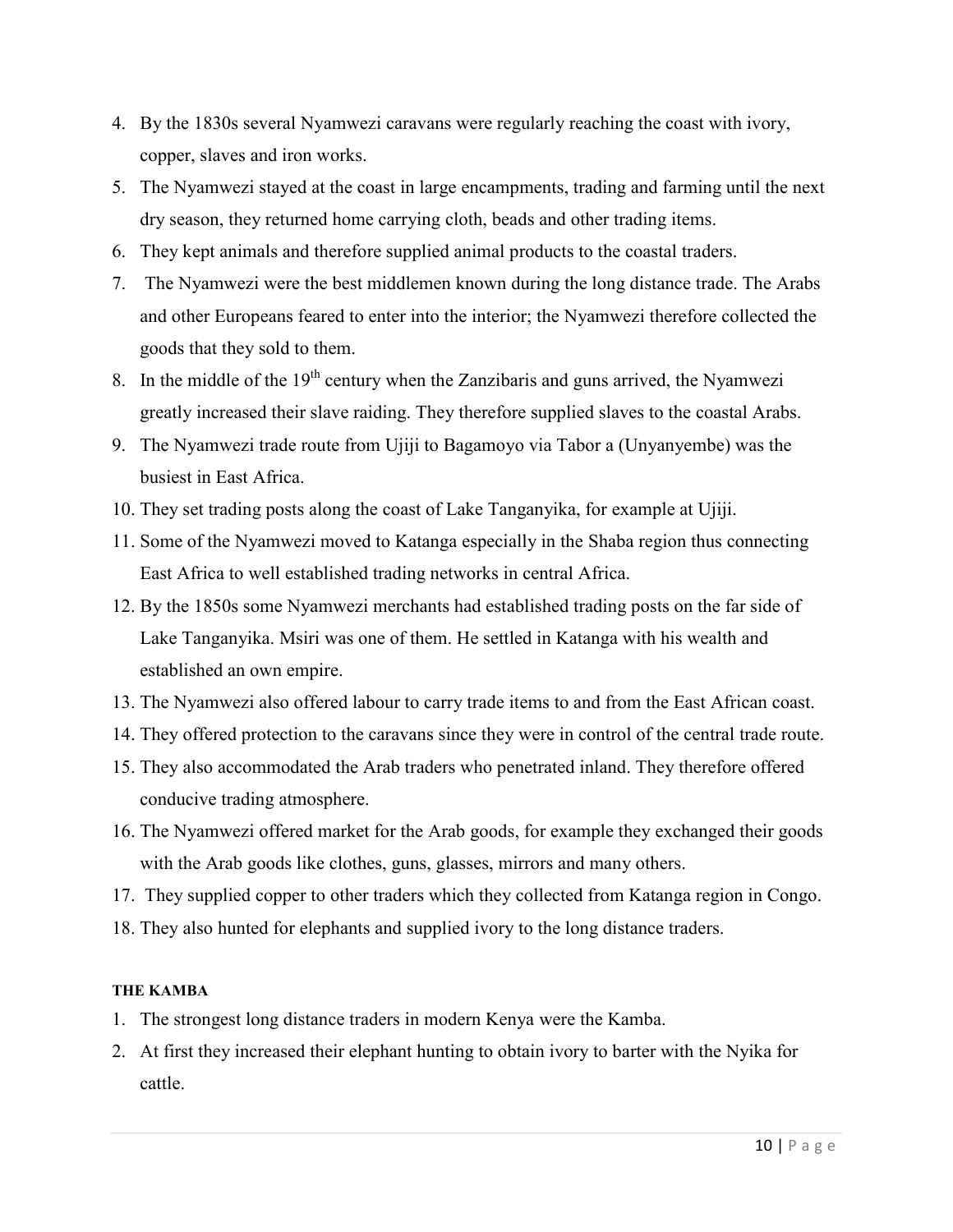- 3. Then by the early  $19<sup>th</sup>$  century they had developed a wide spread and valid trading system.
- 4. They controlled the Northern trade route of the long distance trade.
- 5. They therefore provided security to the coastal traders and other traders who used the route.
- 6. They acted as middlemen between the Arabs and the interior tribes like the Kikuyu, Embu among others.
- 7. As hunters and farmers they provided other long distance traders with meat, grains and beer.
- 8. As iron workers the Kamba traded in arrow heads, iron ornaments and other implements in long distance trade.
- 9. Their arrow poison made from snake and scorpion venom mixed with liquid from the bark of a certain tree was considered the best available.
- 10. The Kamba merchants traded north in Samburu country and south to Uzaramo but the Nyika would not let them reach the coast.
- 11. The Kamba had no tradition of slavery, however as they grew rich, some Kamba communities bought slaves from the coast to do their farming.
- 12. The most important Kamba trader was Kivoyi.
- 13. In 1830s and 1840s he made a great name for himself as a hunter and a trader. Kivoyi had a large number of followers and slaves and organised caravans around Kilimanjaro beyond Mt. Kenya.
- 14. The Kamba set trading posts inland. These acted as collection centres for goods for the Arab traders.
- 15. They offered markets for the Arab goods, for example clothes, beads, and guns among others.
- 16. The Kamba controlled the trading activities to and from Kikuyu land and made the neighbouring Masai people pay them taxes.
- 17. By 1870, the Kamba dominance in trade had begun declining. Ivory was harder to obtain, Zanzibaris were organising their own caravans to the North West, the Kikuyu Embu and other people wanted to trade directly with the coastal merchants.
- 18. Nevertheless, the Kamba were important in the commercial life of East Africa until the colonial period.

# **COLLAPSE OR DECLINE OF THE LONG DISTANCE TRADE DURING THE 19TH CENTURY**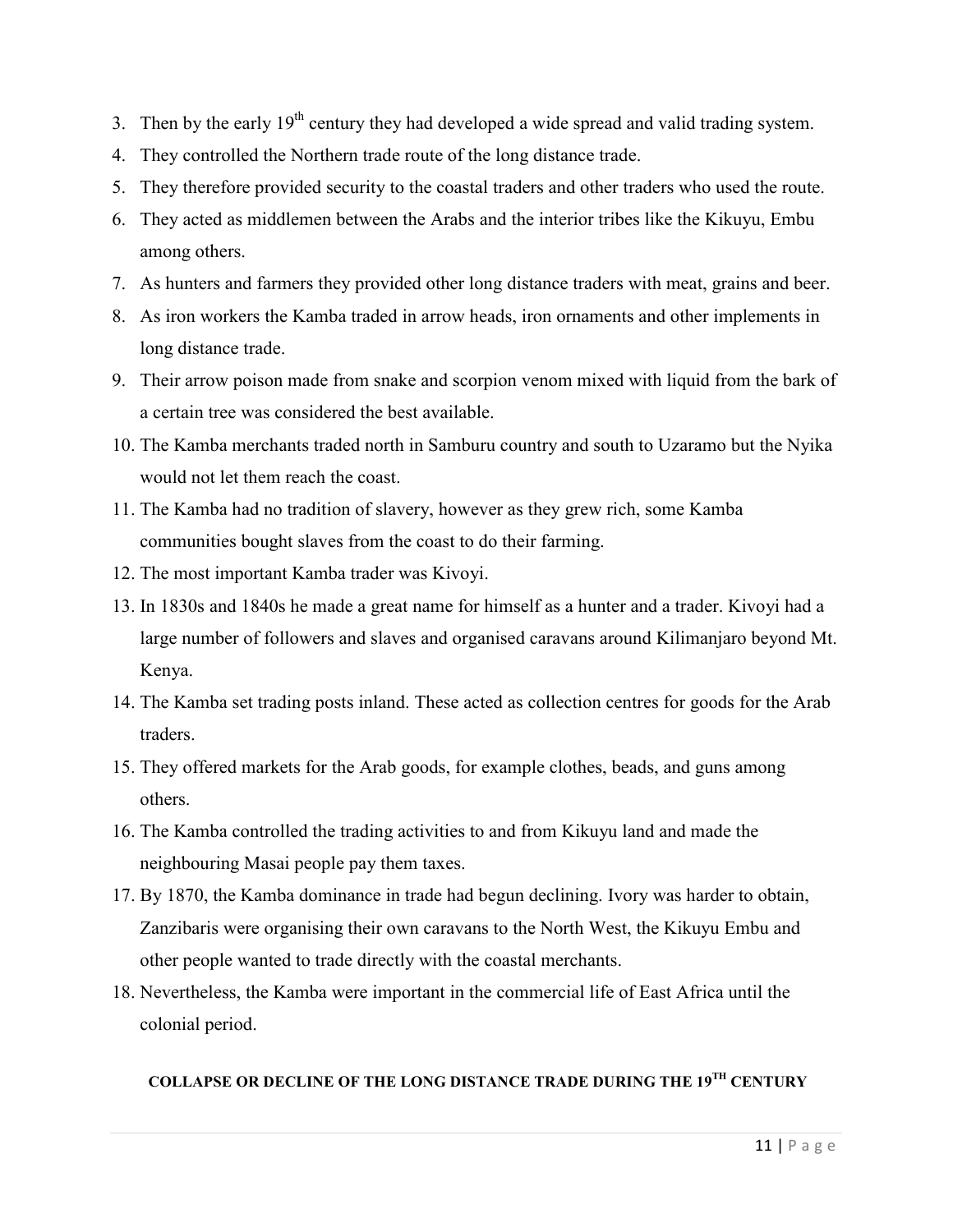- 1. Death of important leaders and organisers like Mirambo, Mutesa I, Nyungu- Yamawe, Msiri among others.
- 2. The Abolition of slave trade that had been a major activity also led to its decline.
- 3. The coming of the Christian missionaries with their anti-slavery campaigns dealt a blow to the trade. They advocated for a legitimate trade.
- 4. The Ngoni invasion of East Africa disrupted heavily the long distance trade. They created a lot of instability that discouraged other traders.
- 5. The burden of heavy taxes by interior chiefs discouraged most participants.
- 6. Inter- tribal wars led to the decline of the long distance trade. They exposed the traders to insecurity.
- 7. Colonisation of East Africa disorganised the trade the more. East Africa fell under the control of European powers that were not in support of slave trade.
- 8. The introduction of the guns among the East African communities to a small extent increased insecurity that disrupted the long distance trade.
- 9. Trading items like ivory got exhausted or finished and this could not make the trade to continue.
- 10. The construction of the Uganda railway from Mombasa up to Uganda made slaves useless for transport.
- 11. The insecurity brought by Ruga-Ruga also led to the decline of the long distance trade. They began terrorizing the long distance traders especially after the death of Mirambo.
- 12. Wrangles, conflicts and quarrels between the Arabs and communities like Nyamwezi over payment of Taxes ended the peaceful co-existence and it affected the trade greatly.
- 13. The introduction of cash economy or use of money which replaced barter trade affected the progress of the trade because some communities could not afford this monetary system.
- 14. Tropical diseases, for example malaria and sleeping sickness scared the traders especially those from the coast, hence decline of the trade.
- 15. Unfavourable climate in the interior also was a problem, especially heavy rains and prolonged drought.
- 16. The presence of wild animals in some areas that sometimes scared traders and even killed some of them, also led to the decline of the long distance trade.